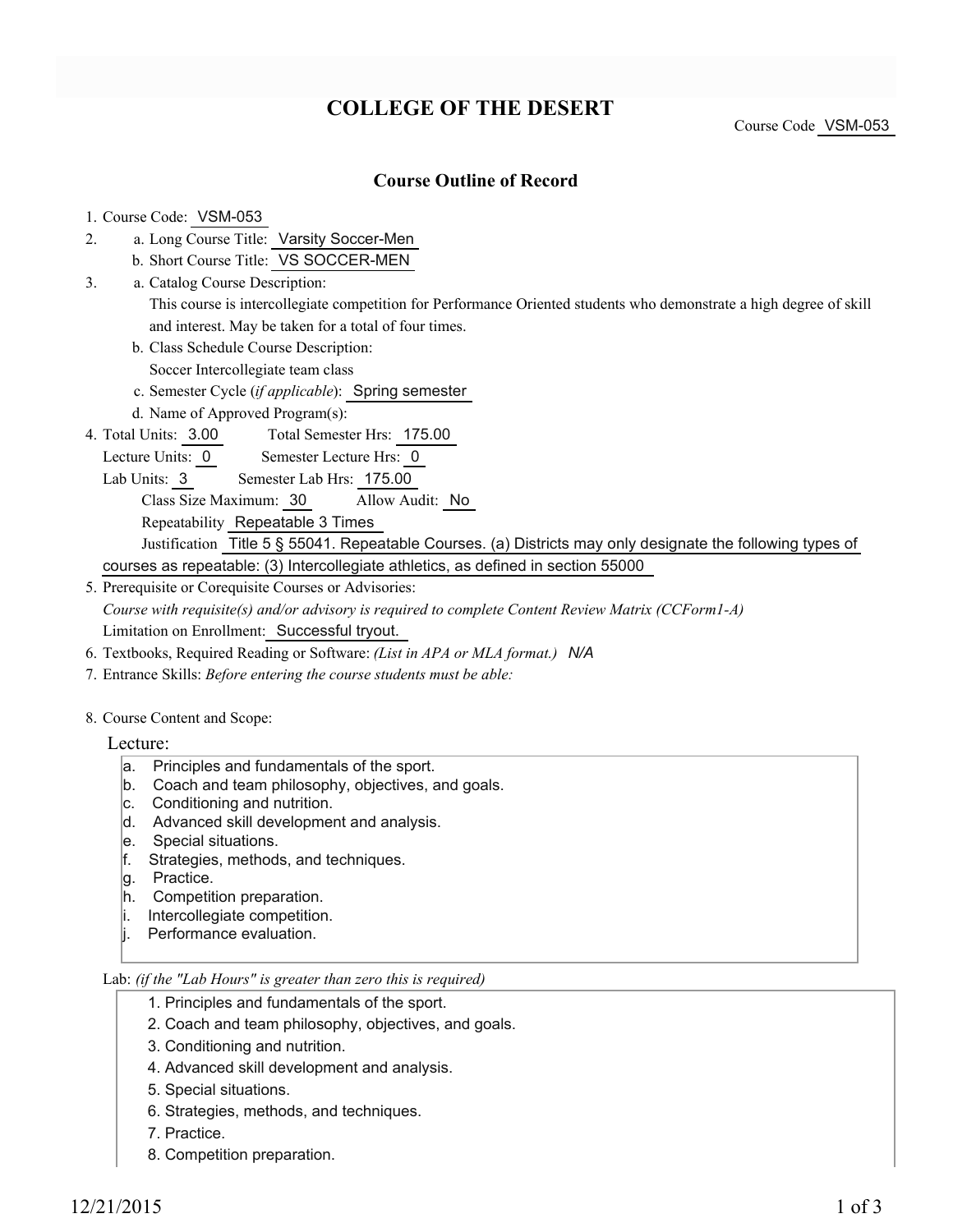## VSM 053-Varsity Soccer-Men

- 9. Intercollegiate competition.
- 10. Performance evaluation.
- 9. Course Student Learning Outcomes:
	- 1. Execute the fundamental skills of varsity community college soccer.
	- 2. Cite and apply the rules of community college men's soccer.
	- 3. Understand and apply eligibility/academic standards for college athletics.
	- 4. Develop physical fitness.

10. Course Objectives: Upon completion of this course, students will be able to:

- a. Demonstrate potential to achieve skills at the level necessary to participate in intercollegiate athletics.
- b. Maintain physical conditioning and training at the intercollegiate level.
- c. Practice safety and injury prevention.
- d. Understand the rules and strategies of the sport.
- e. Exhibit character, sportsmanship and loyalty.
- f. Assume responsibility.
- g. Maintain the academic standards necessary for participation in intercollegiate athletics and to attain educational goals.
- h. Identify and understand the dangers of substance abuse.
- 11. Methods of Instruction: *(Integration: Elements should validate parallel course outline elements)* 
	- a. Demonstration, Repetition/Practice
	- b. Discussion

Other Methods:

Video Analysis (Team/Individual/Opponents)

12. Assignments: (List samples of specific activities/assignments students are expected to complete both in and outside of class.) In Class Hours: 180.00

Outside Class Hours: 0

-

a. Out-of-class Assignments

a. Intercollegiate Competition b. Review of Practice/Contest Videos c. Analysis of Intercollegiate and Professional Competition d. Upkeep of Notebook e. Assigned Reading f. Travel to Competition

- b. In-class Assignments
- 13. Methods of Evaluating Student Progress: The student will demonstrate proficiency by:
	- Presentations/student demonstration observations
- 14. Methods of Evaluating: Additional Assesment Information:

a. Completing essay assignment b. Demonstrating proficiency in skill sets c. Improvement in performance as defined by season statistics against baseline measures d. Implementing game strategy through problem solving

15. Need/Purpose/Rationale -- All courses must meet one or more CCC missions.

PO-GE C5 – Personal Growth and Development

 Interact with individuals and within groups with integrity and awareness of others' opinions, feelings, and values.

- IO Personal and Professional Development Develop realistic goals.
- 16. Comparable Transfer Course